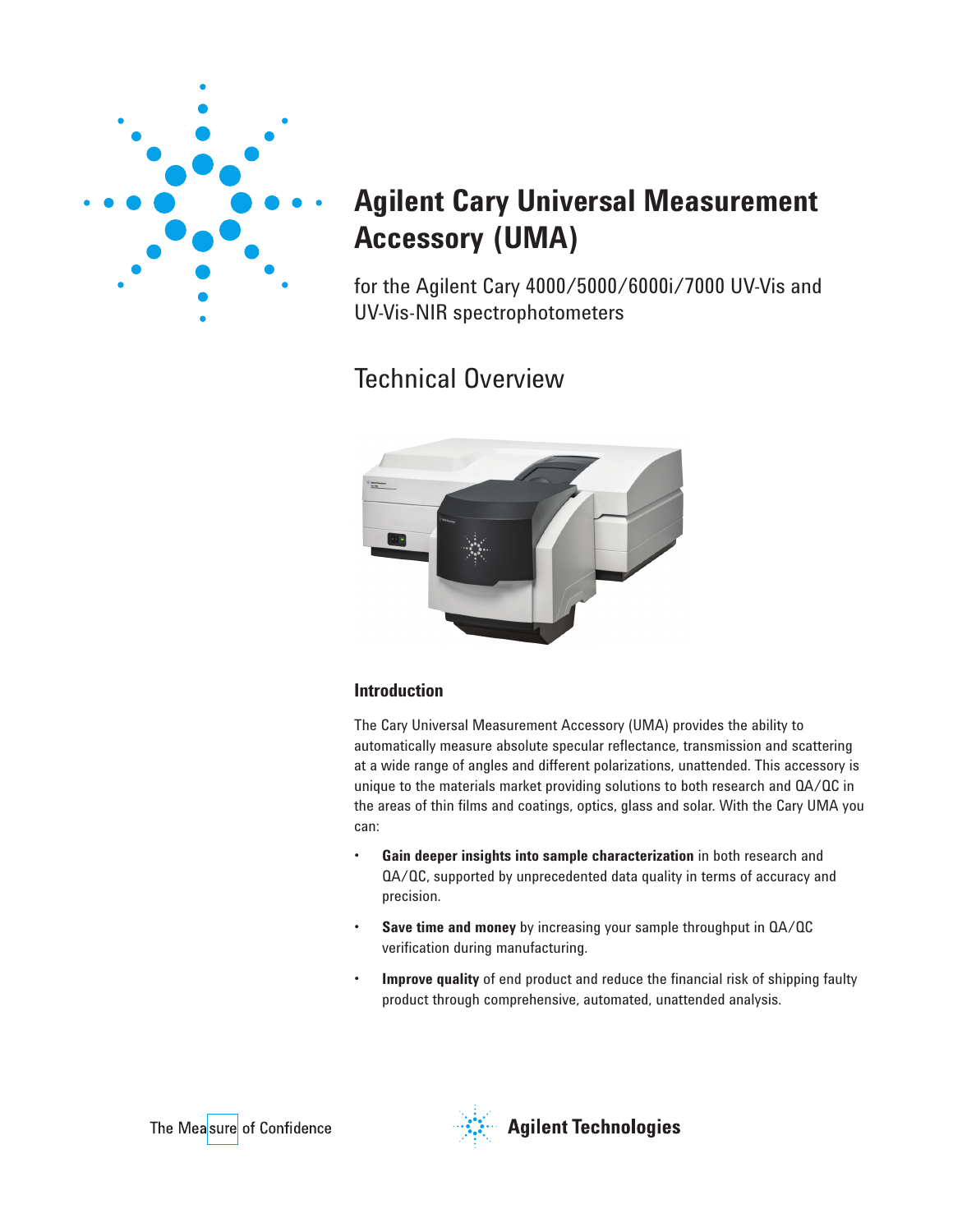The benefits arise from a range of key features including:

- Ability to move the detector and the sample independently of each other, providing a true multi-modal measurement system capable of absolute reflectance, transmission and scattering without moving the sample.
- High resolution optical encoder technology that ensures the sample and detector never lose position during data collection — even if the system is bumped accidentally.
- Wire grid polarizers that provide superior throughput across the wavelength range, and a large acceptance angle to ensure a high degree of polarization accuracy.
- Optical control of incoming and detected beam geometry. Incident beam angle (adjustable 3°–1° cone angle in 1° steps) and detected cone angle (adjustable 6° to 1° in 1° steps).
- A single baseline collect applies to all transmittance  $(T)$  and reflectance  $(R)$  measurements, at all angles, for a given polarization. This dramatically improves productivity by reducing total collection time.
- "Direct View" two-color Si/InGaAs detector that provides coverage in the UV-Vis and NIR range without using integrating spheres or light pipes that attenuate signal and can compromise data quality.
- A range of sample mounts accommodate a variety of sample shapes and sizes. Mount samples as small as 5 mm to large 8.5 in (216 mm) wafers in seconds using the standard sample holder supplied. Even greater sample mounting flexibility available with optional sample holders.
- Lock-down mechanism enables simple installation and removal of the UMA — with no re-alignment, enabling use of the Cary spectrophotometer with other accessories.

Adjustable apertures provide precise control of beam a) cone angle for improved accuracy or b) patch size from 2–5 mm (0.08–0.2 in) for varying sample sizes (not shown)

> Optical mounts for additional polarizers, depolarizers or apertures on the incoming or detected beams

Automated and independent sample rotation and detector positional control allows multi-modal absolute reflection, transmission, absorptance and scattering measurements

Handles allow the cover to be removed for improved access

2

re-installable

Direct view detection ensures the full T or R signal is collected without further attenuating optics

> Large, flexible sample chamber accommodates samples from 5–275 mm (0.2–10.8 in) in diameter

Standard sample mount accommodates sample diameters from 5–275 mm (0.2–10.8 in)

High resolution optical encoder controls detector position and sample rotation down to 0.02°

Customer removable and

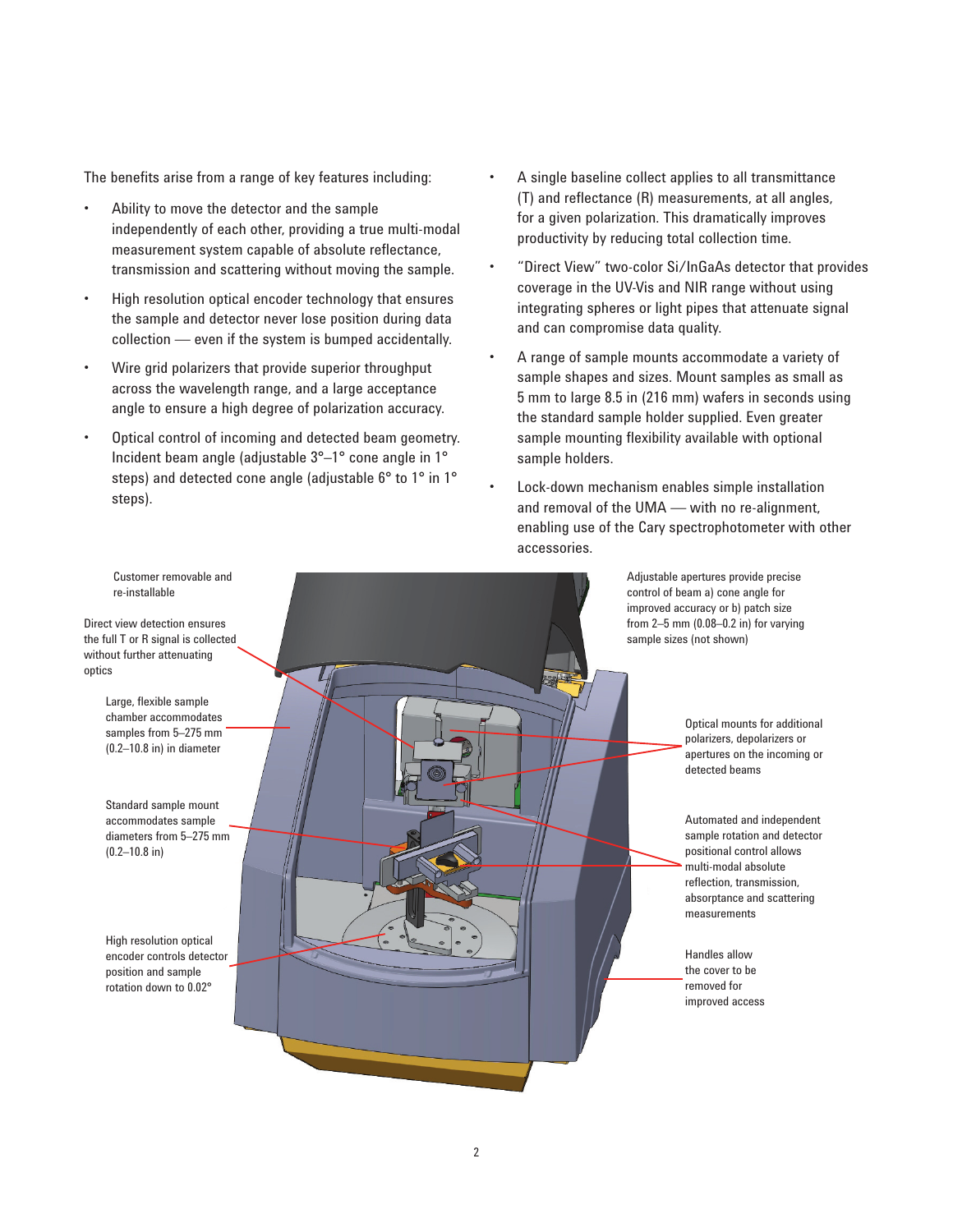### **Applications**

The Cary UMA is a truly universal measurement accessory capable of performing a wide range of measurements. It is ideally suited to a wide range of applications such as those listed below.

| <b>Optics, thin films and coatings</b>                                                            | <b>Academic and industrial</b><br>research                                                                                                                                                                                                                          | Glass                                                                                                                                                                | <b>Solar</b>                                                                                                                                                                    |
|---------------------------------------------------------------------------------------------------|---------------------------------------------------------------------------------------------------------------------------------------------------------------------------------------------------------------------------------------------------------------------|----------------------------------------------------------------------------------------------------------------------------------------------------------------------|---------------------------------------------------------------------------------------------------------------------------------------------------------------------------------|
| QA/QC coating quality<br>Film thickness control<br>Bulk optic performance and<br>characterization | Optical constant measurements<br>(refractive index, n and k)<br>Film thickness modeling/<br>measurement<br>Nanocomposite bandgap<br>measurements<br>Characterizing fundamental<br>scattering from Bragg grating<br>surface plasmon polaritons<br>Diffuse scattering | QA/QC optical performance<br>testina<br>Conformance to regulatory<br>standards such as EN410.<br>IS09050 and EN13837                                                 | QA/QC and development of<br>parabolic trough and Fresnel<br>reflectors<br>Photovoltaics — optimizing raw<br>material and module efficiency at<br>various stages of construction |
| Coating uniformity<br>Color/visual appearance                                                     |                                                                                                                                                                                                                                                                     | Coated/composite properties<br>(construction quality)                                                                                                                | Coated silicon homogeneity                                                                                                                                                      |
|                                                                                                   |                                                                                                                                                                                                                                                                     | Optical robustness/longevity<br>under environmental testing<br>including temperature, light<br>exposure, aging and physical<br>abuse<br>Confirmation of final design | Performance longevity and<br>lowering PM costs under<br>environmental explosure                                                                                                 |
|                                                                                                   |                                                                                                                                                                                                                                                                     |                                                                                                                                                                      | Optical constant confirmation;<br>purity and surface finish                                                                                                                     |

intent

## **Specifications**

| Instrument                      | Cary 4000/5000/6000i/7000 UV-Vis and UV-Vis-NIR spectrophotometers                                                                                                                                                                               |                  |  |
|---------------------------------|--------------------------------------------------------------------------------------------------------------------------------------------------------------------------------------------------------------------------------------------------|------------------|--|
| <b>Measurement modes</b>        | Absolute specular reflection at variable angle from 5-85° in 0.02° intervals                                                                                                                                                                     |                  |  |
|                                 | Direct transmission and variable angle transmission from 0–90° in 0.02° intervals<br>Diffuse scattering, reflection or transmission through independent sample rotation (360°) and detector<br>positioning between 10-350° at 0.02° in intervals |                  |  |
|                                 |                                                                                                                                                                                                                                                  |                  |  |
|                                 | Absorptance, A where $A = 1 - R - T$ at variable angle without moving the sample or beam onto the sample<br>for improved productivity and greater accuracy.                                                                                      |                  |  |
|                                 | Reflection/Transmission at single wavelength (read) or wavelength range (scan)                                                                                                                                                                   |                  |  |
| Wavelength range                | 190-2800 nm                                                                                                                                                                                                                                      |                  |  |
| Auto polarizer wavelength range | 250-2500 nm                                                                                                                                                                                                                                      |                  |  |
| Sample size                     | Diameter:<br>5 mm minimum-275 mm maximum<br>255 mm if detector slide mount is installed<br>235 mm if a depolarizer is mounted in detector slide mount                                                                                            |                  |  |
|                                 | Maximum physical thickness: 30 mm using standard supplied sample holder                                                                                                                                                                          |                  |  |
| Apertures                       | Incident beam: 1, 2 and 3 degrees                                                                                                                                                                                                                |                  |  |
|                                 | Detector: 1, 1.8, 2, 3, 4, 4.4, 5 and 6°                                                                                                                                                                                                         |                  |  |
| Dimensions and weight           | <b>UMA unit</b>                                                                                                                                                                                                                                  | <b>UMA cover</b> |  |
| Packed (LxHxW) mm               | $1000 \times 600 \times 510$                                                                                                                                                                                                                     | 600 x 445 x 530  |  |
| Unpacked (LxHxW) mm             | 882 x 412 x 404                                                                                                                                                                                                                                  | 520 x 365 x 450  |  |
| Weight, packed 21.6 kg          |                                                                                                                                                                                                                                                  | $14$ kg          |  |
| Weight, unpacked 14.2 kg        |                                                                                                                                                                                                                                                  | $10$ kg          |  |